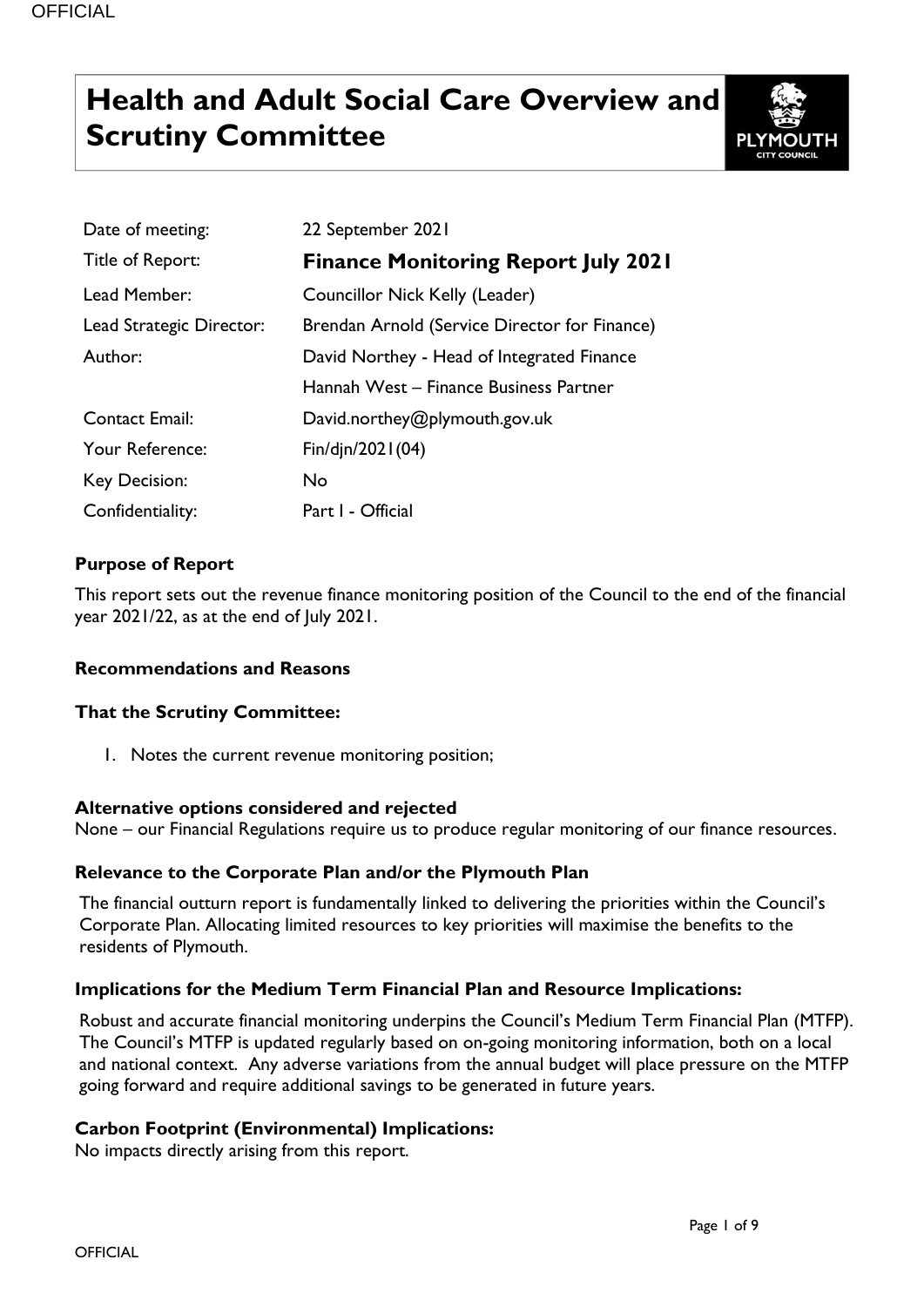# **Other Implications: e.g. Health and Safety, Risk Management, Child Poverty:**

The reducing revenue and capital resources across the public sector has been identified as a key risk within our Strategic Risk register. The ability to deliver spending plans is paramount to ensuring the Council can achieve its objectives.

#### **Appendices**

*\*Add rows as required to box below*

|   | <b>Ref. Title of Appendix</b> | <b>Exemption Paragraph Number</b> (if applicable)<br>If some/all of the information is confidential, you must indicate<br>why it is not for publication by virtue of Part 1 of Schedule 12A<br>of the Local Government Act 1972 by ticking the relevant box. |  |  |  |  |  |  |
|---|-------------------------------|--------------------------------------------------------------------------------------------------------------------------------------------------------------------------------------------------------------------------------------------------------------|--|--|--|--|--|--|
|   |                               | O                                                                                                                                                                                                                                                            |  |  |  |  |  |  |
| A | 2021/22 Savings status        |                                                                                                                                                                                                                                                              |  |  |  |  |  |  |
|   |                               |                                                                                                                                                                                                                                                              |  |  |  |  |  |  |
|   |                               |                                                                                                                                                                                                                                                              |  |  |  |  |  |  |

#### **Background papers:**

*\*Add rows as required to box below*

*Please list all unpublished, background papers relevant to the decision in the table below. Background papers are unpublished works, relied on to a material extent in preparing the report, which disclose facts or matters on which the report or an important part of the work is based.*

| Title of any background paper(s) | <b>Exemption Paragraph Number</b> (if applicable) |  |  |                                                  |                                                                                                                                                     |  |  |  |
|----------------------------------|---------------------------------------------------|--|--|--------------------------------------------------|-----------------------------------------------------------------------------------------------------------------------------------------------------|--|--|--|
|                                  |                                                   |  |  | Government Act 1972 by ticking the relevant box. | If some/all of the information is confidential, you must indicate why it<br>is not for publication by virtue of Part 1 of Schedule 12A of the Local |  |  |  |
|                                  |                                                   |  |  |                                                  |                                                                                                                                                     |  |  |  |
|                                  |                                                   |  |  |                                                  |                                                                                                                                                     |  |  |  |

#### **Sign off:**

| Fin | ba.2<br>1.22.<br>96       | Leg | LS/3<br>7225<br>/AC/<br>27/8/<br>21.                                     | Mon<br>Off | <b>Click</b><br>here<br>to<br>enter<br>text. | <b>HR</b> | <b>Click</b><br>here<br>to<br>enter<br>text. | <b>Assets</b> | <b>Click</b><br>here<br>to<br>enter<br>text. | Strat<br>Proc | Click here<br>to enter<br>text. |
|-----|---------------------------|-----|--------------------------------------------------------------------------|------------|----------------------------------------------|-----------|----------------------------------------------|---------------|----------------------------------------------|---------------|---------------------------------|
|     |                           |     | Originating Senior Leadership Team member: Brendan Arnold                |            |                                              |           |                                              |               |                                              |               |                                 |
|     |                           |     | Please confirm the Strategic Director(s) has agreed the report? Yes      |            |                                              |           |                                              |               |                                              |               |                                 |
|     | Date agreed: 19/08/2021   |     |                                                                          |            |                                              |           |                                              |               |                                              |               |                                 |
|     |                           |     |                                                                          |            |                                              |           |                                              |               |                                              |               |                                 |
|     |                           |     | Cabinet Member approval: leader after discussion with cabinet colleagues |            |                                              |           |                                              |               |                                              |               |                                 |
|     | Date approved: 24/08/2021 |     |                                                                          |            |                                              |           |                                              |               |                                              |               |                                 |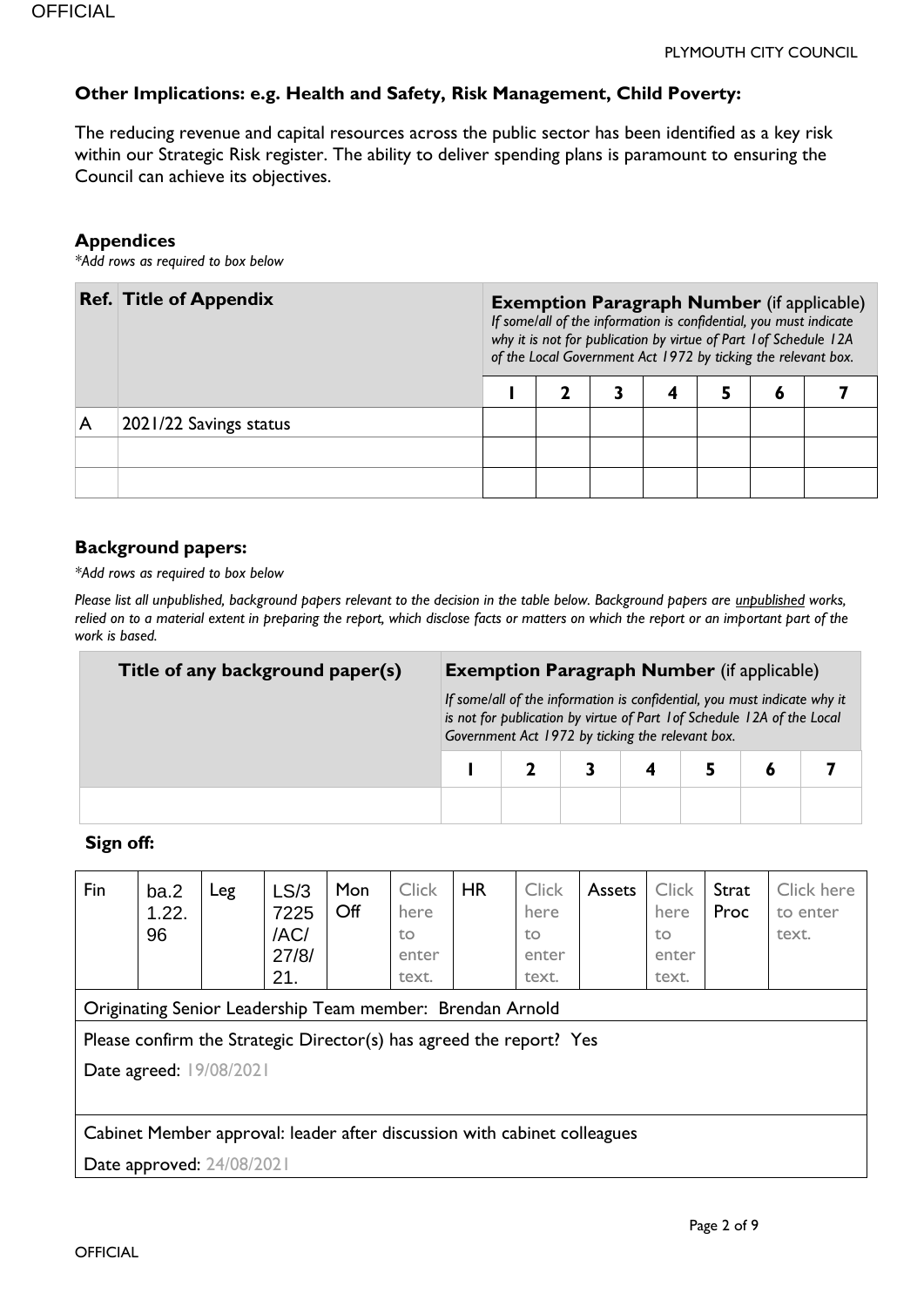# **SECTION A: EXECUTIVE SUMMARY**

|                                  | <b>Budget</b><br>Em | <b>Net Forecast</b><br><b>Outturn</b><br>£m | <b>Variance</b><br>£m |
|----------------------------------|---------------------|---------------------------------------------|-----------------------|
| <b>Total General Fund Budget</b> | 195.568             | 197.014                                     | 446. ا                |

# **Table 1: End of year revenue forecast**

The forecast revenue outturn after the application of Covid grants and council mitigating actions is currently estimated at  $£1.446$ m over budget, which is a variance of +0.7% against the net budget (+0.3% against the gross budget).

This is the July monitoring report for 2021/22 and it should be noted that the financial position will fluctuate as we move through the year. Officers and Members will work closely to manage the finances towards a balanced position by the end of the year.

Within this position the following headline financial issues are reported:

- 1. The pandemic continues to have a major impact on our financial resources, with a potential drawdown of £15.480m against the currently available grants. This will be reviewed as the year progresses. The impact of COVID-19 will continue in this financial year but in this forecast the additional costs identified are offset by grant and so there is a nil impact on the forecast variance.
- 2. Key budget pressures:
	- a) £1.498m reported within Customer & Corporate Services Directorate due to a legacy efficiency target not yet realised plus a savings target of £0.550m within the facilities management department due to the risk of non delivery in the current year.
	- b) Place Directorate are reporting a £0.042m pressure against revenue due to borrowing charges applied to Street Services. This has reduced since last month.
- 3. Key favourable variances:
	- a) Public Health is reporting an under spend of £0.094m.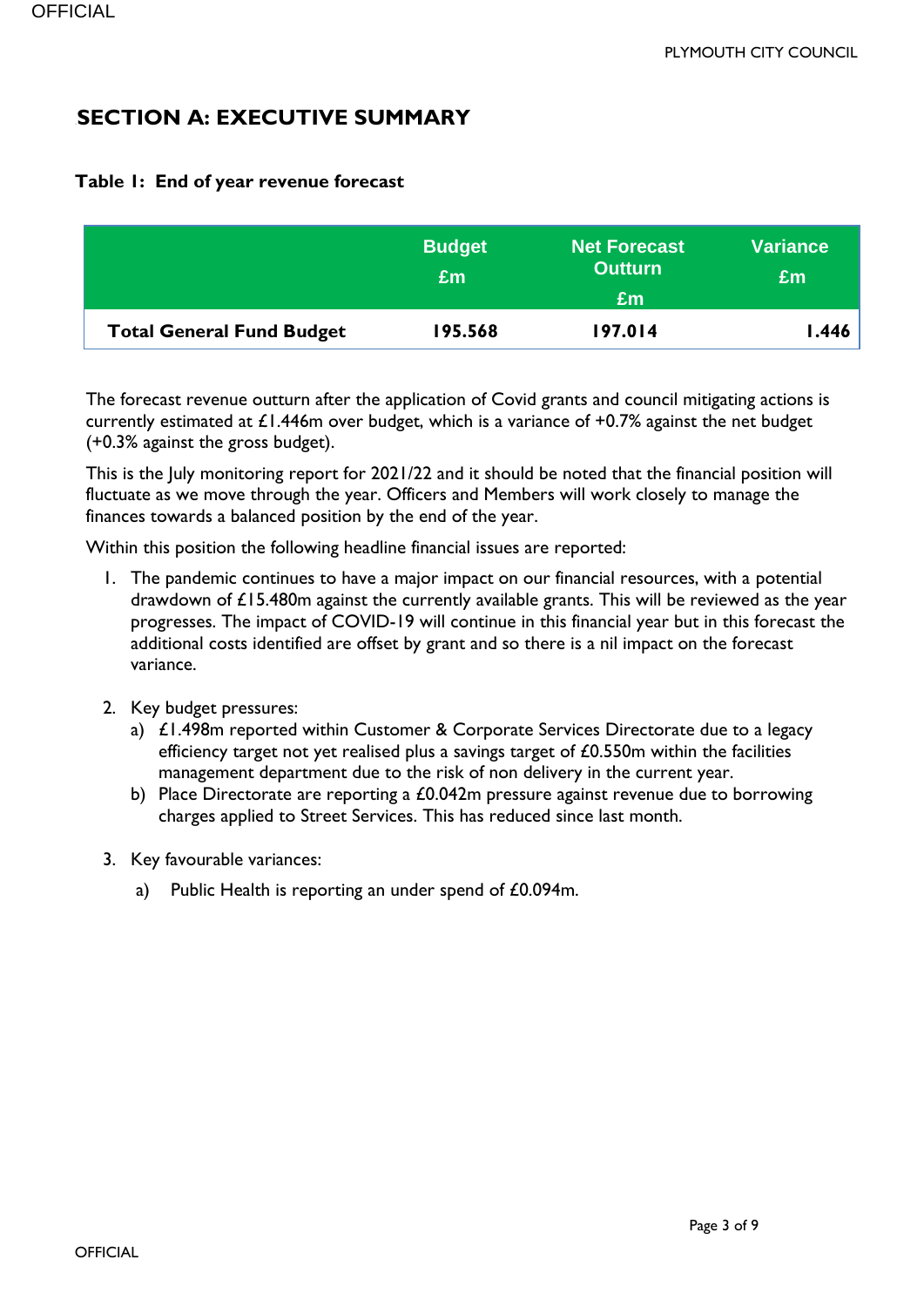# **SECTION B: Directorate Review**

| <b>Directorate</b>                     | <b>Budget</b><br>$\mathbf{f}$ m | <b>Forecast</b><br>$\mathbf{f}$ m | <b>COVID</b><br>offset<br>$\mathbf{f}$ m | <b>Forecast</b><br><b>Net</b><br>Variance<br>£m | <b>Status</b> |
|----------------------------------------|---------------------------------|-----------------------------------|------------------------------------------|-------------------------------------------------|---------------|
| <b>Executive Office</b>                | 5.428                           | 5.471                             | (0.043)                                  | 0.000                                           | on budget     |
| <b>Customer and Corporate Services</b> | 44.004                          | 46.296                            | (0.794)                                  | 1.498                                           | over          |
| <b>Children's Directorate</b>          | 53.070                          | 60.984                            | (7.914)                                  | 0.000                                           | on budget     |
| People Directorate                     | 89.441                          | 93.018                            | (3.577)                                  | 0.000                                           | on budget     |
| <b>Public Health</b>                   | (0.537)                         | (0.572)                           | (0.059)                                  | (0.094)                                         | under         |
| <b>Place Directorate</b>               | 25.069                          | 28.204                            | (3.093)                                  | 0.042                                           | over          |
| Corporate Items                        | (20.907)                        | (36.387)                          | 15.480                                   | 0.000                                           | on budget     |
| Total                                  | 195.568                         | 197.014                           | 0.000                                    | 1.446                                           | over          |

# **Table 2: End of year revenue forecast by Directorate**

#### 1. **Executive Office**

1.1 The Executive Office is continuing to report a nil variance, after offsetting COVID-19 related costs totalling £0.043m.

#### 2. **Customer and Corporate Services Directorate**

2.1 The Customer and Corporate Services Directorate is forecasting an over spend of £1.498m, the greater part of which relates to savings that are likely to be delivered later than planned. Work is underway to adopt mitigating actions and the position will be closely monitored moving forward.

#### 3. **Children's Directorate**

- 3.1 The directorate is forecasting a breakeven position for the year, after identifying COVID-19 related costs of £7.914m for the year, offset by applying equivalent grant.
- 3.2 These additional costs cover additional placements (including residential placements) social workers and family support workers.

#### 4. **People Directorate**

4.1 The People Directorate is forecasting a breakeven position for the year. The £3.577m of Covid-19 related expenditure includes additional costs for bed & breakfast accommodation and in the leisure service.

# 5. **Office of the Director of Public Health (ODPH)**

5.1 Public Health is reporting an under spend of £0.094m.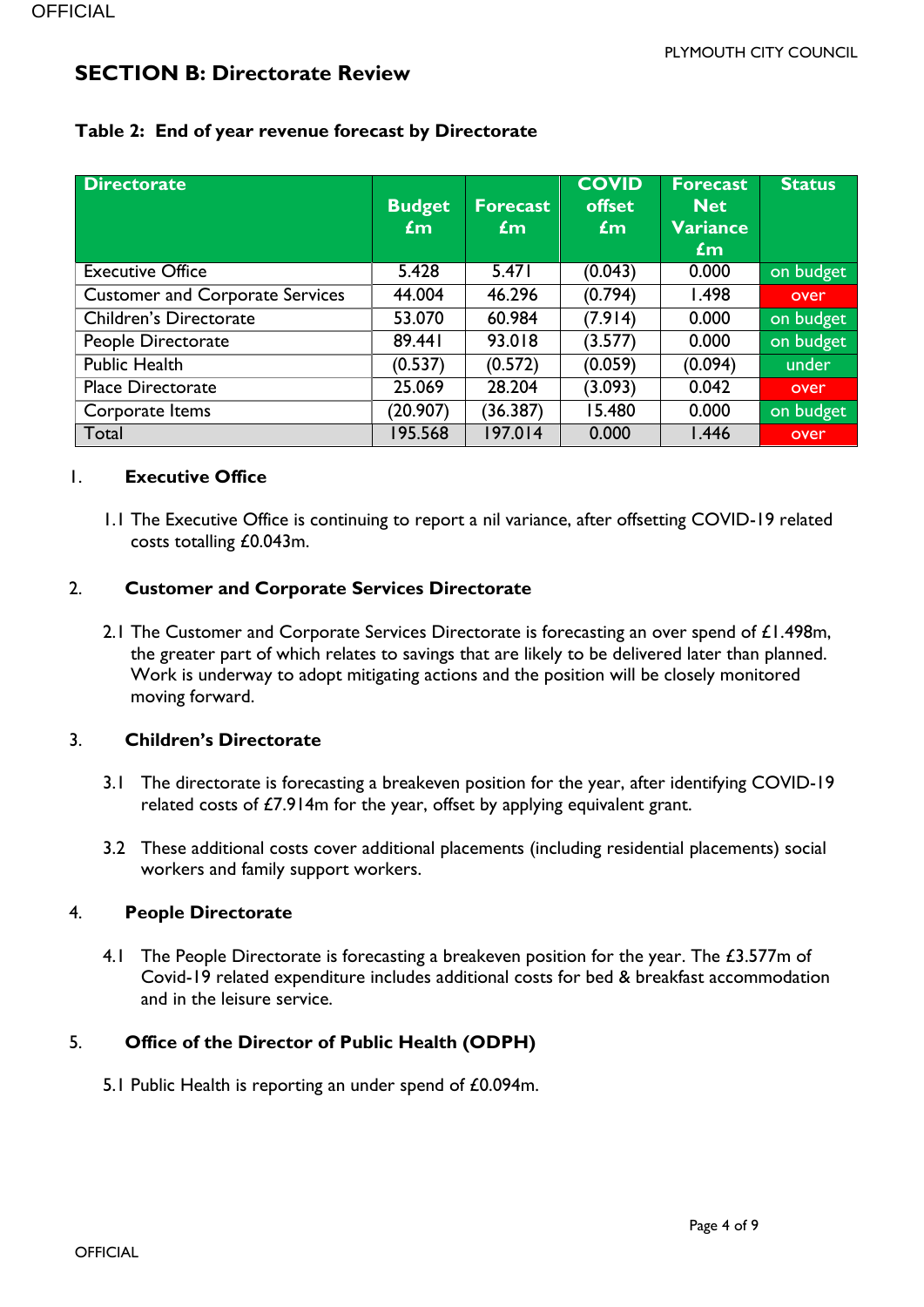#### 6. **Place Directorate**

- 6.1 The directorate is reporting a small overspend of £0.042m which is an improved position.
- 6.2 Concerns remain regarding the ability to meet the Regeneration Property Fund target and the Directorate continues to pursue methods of offsetting in year pressures of £0.250m.

#### 7. **Corporate Items**

- 7.1 The overall position shows a nil variation.
- 7.2 COVID-19 financial support continues to be held here, and is being used to offset pressures that have arisen across all Directorates as a result of the pandemic; currently these are forecast to a total of £15.480m.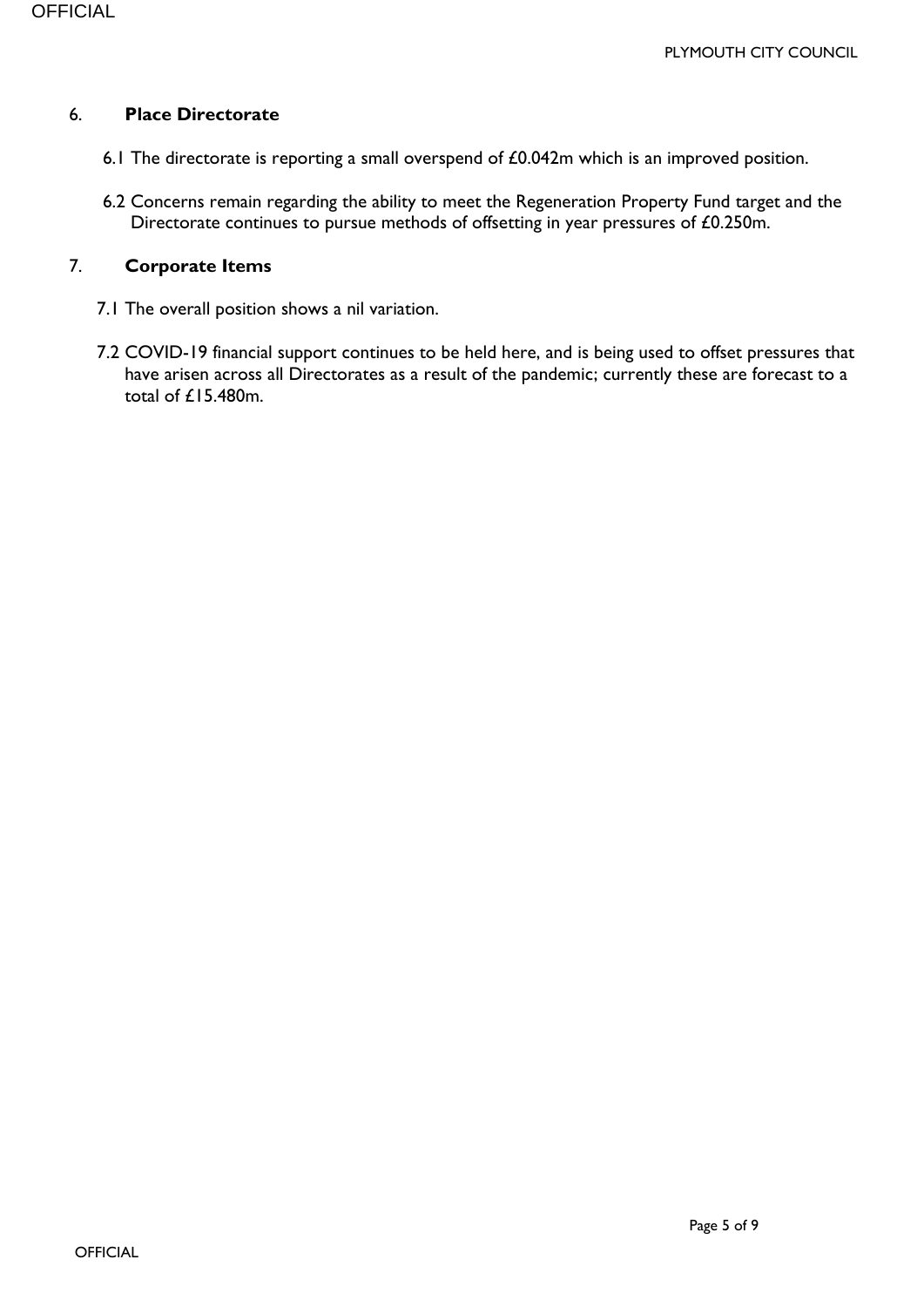# **Appendix A 2021/22 Savings status (1) Summary**

|                                 | Total | <b>Achieved</b><br>savings | on track<br>for<br><b>delivery</b> | <b>Working on</b><br>for delivery | Planned,<br>internal/external<br>actions requried<br>to deliver |
|---------------------------------|-------|----------------------------|------------------------------------|-----------------------------------|-----------------------------------------------------------------|
|                                 | £m    | $\mathbf{f}$ m             | £m                                 | $\mathbf{f}$ m                    | £m                                                              |
| Children's                      | 4.001 | 1.644                      | 1.278                              | 1.079                             | 0.000                                                           |
| People                          | 3.160 | 0.000                      | 2.980                              | 0.180                             | 0.000                                                           |
| <b>ODPH</b>                     | 0.028 | 0.000                      | 0.028                              | 0.000                             | 0.000                                                           |
| <b>Customer &amp; Corporate</b> | 4.571 | 0.000                      | 2.266                              | 0.040                             | 2.265                                                           |
| Place                           | 1.035 | 0.080                      | 0.105                              | 0.350                             | 0.500                                                           |
| Corporate Items                 | 1.050 | 1.015                      | 0.000                              | 0.000                             | 0.035                                                           |
| <b>2021/22 Savings</b>          | 3.845 | 2.739                      | 6.657                              | 1.649                             | 2.800                                                           |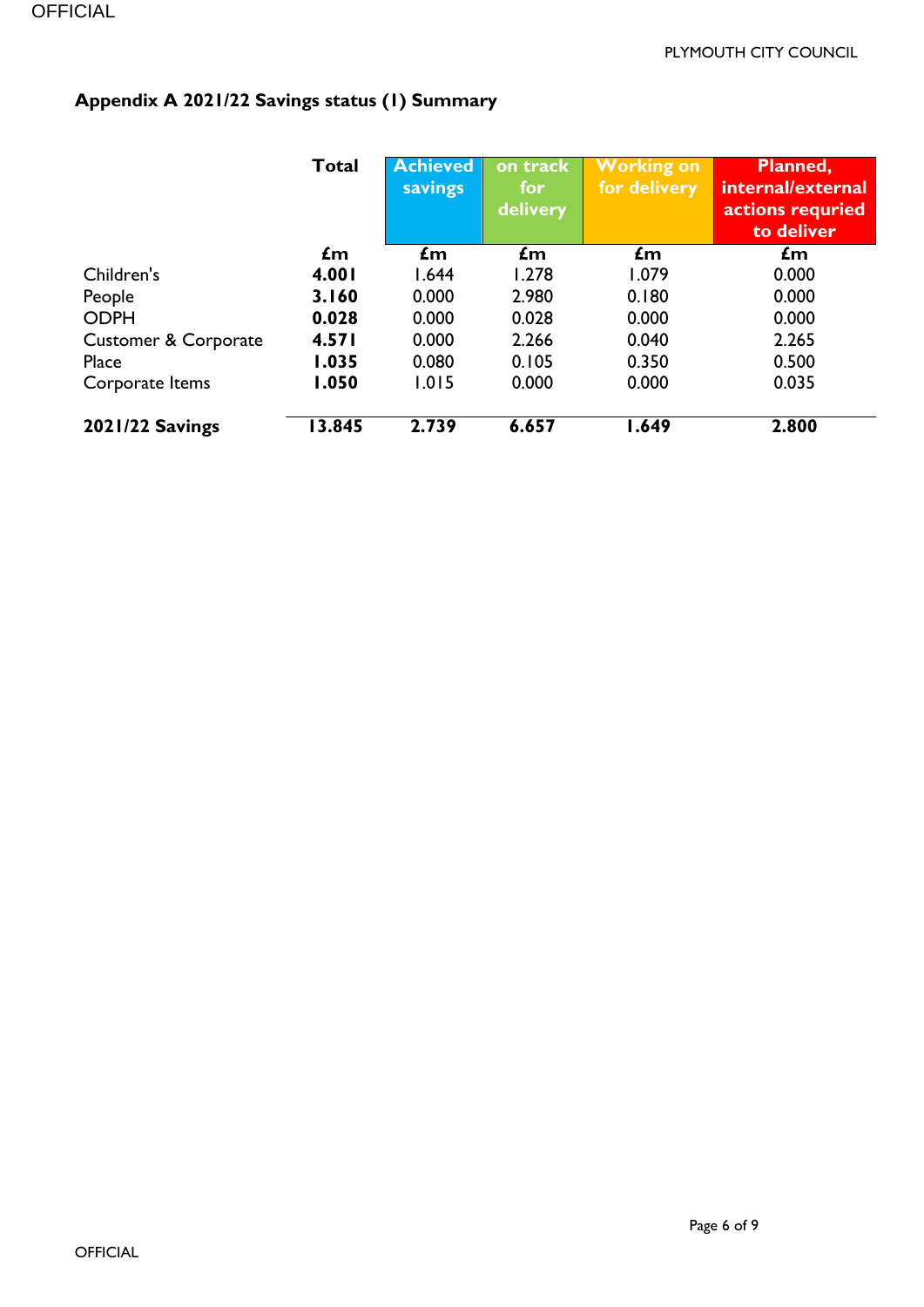# **Appendix A 2021/22 Savings status (2) Detail**

| <b>Directorate / Plans</b>         | <b>Target</b><br><b>Savings</b> | <b>Achieved</b><br>savings | <b>Plans on</b><br>track for<br>delivery | <b>Plans</b><br>worked on<br>for<br>delivery | Planned,<br>internal/external<br>actions requried<br>to deliver |
|------------------------------------|---------------------------------|----------------------------|------------------------------------------|----------------------------------------------|-----------------------------------------------------------------|
|                                    | $f_{\rm m}$                     | £m                         | £m                                       | £m                                           | £m                                                              |
| <b>Children</b>                    |                                 |                            |                                          |                                              |                                                                 |
| EPS step up                        | 0.152                           |                            |                                          | 0.152                                        |                                                                 |
| Home to School Transport           | 0.179                           |                            |                                          | 0.179                                        |                                                                 |
| <b>AST</b>                         | 0.500                           | 0.100                      | 0.312                                    | 0.088                                        |                                                                 |
| Fostering                          | 0.670                           | 0.189                      | 0.271                                    | 0.210                                        |                                                                 |
| <b>Troubled Families</b>           | 0.650                           | 0.317                      | 0.333                                    |                                              |                                                                 |
| <b>Placement Review</b>            | 1.400                           | 1.038                      | 0.362                                    |                                              |                                                                 |
| <b>Management Actions</b>          | 0.450                           |                            |                                          | 0.450                                        |                                                                 |
| <b>Children - Savings</b>          | 4.001                           | 1.644                      | 1.278                                    | 1.079                                        | 0.000                                                           |
| <b>People</b>                      |                                 |                            |                                          |                                              |                                                                 |
| Care Package Reviews (SC)          | 0.775                           |                            | 0.775                                    |                                              |                                                                 |
| Direct Payment Reviews (SC)        | 0.250                           |                            | 0.250                                    |                                              |                                                                 |
| Increased FCP Income (SC)          | 0.100                           |                            |                                          | 0.100                                        |                                                                 |
| <b>Commissioned Contracts (SC)</b> | 0.250                           |                            | 0.250                                    |                                              |                                                                 |
| <b>Grant Maximisation (CC)</b>     | 0.200                           |                            | 0.200                                    |                                              |                                                                 |
| Management Actions (CC)            | 0.050                           |                            | 0.050                                    |                                              |                                                                 |
| Income Targets (CC)                | 0.050                           |                            | 0.050                                    |                                              |                                                                 |
| One Off Savings 2020/21 (SC)       | 1.485                           |                            | 1.405                                    | 0.080                                        |                                                                 |
| People - savings                   | 3.160                           | 0.000                      | 2.980                                    | 0.180                                        | 0.000                                                           |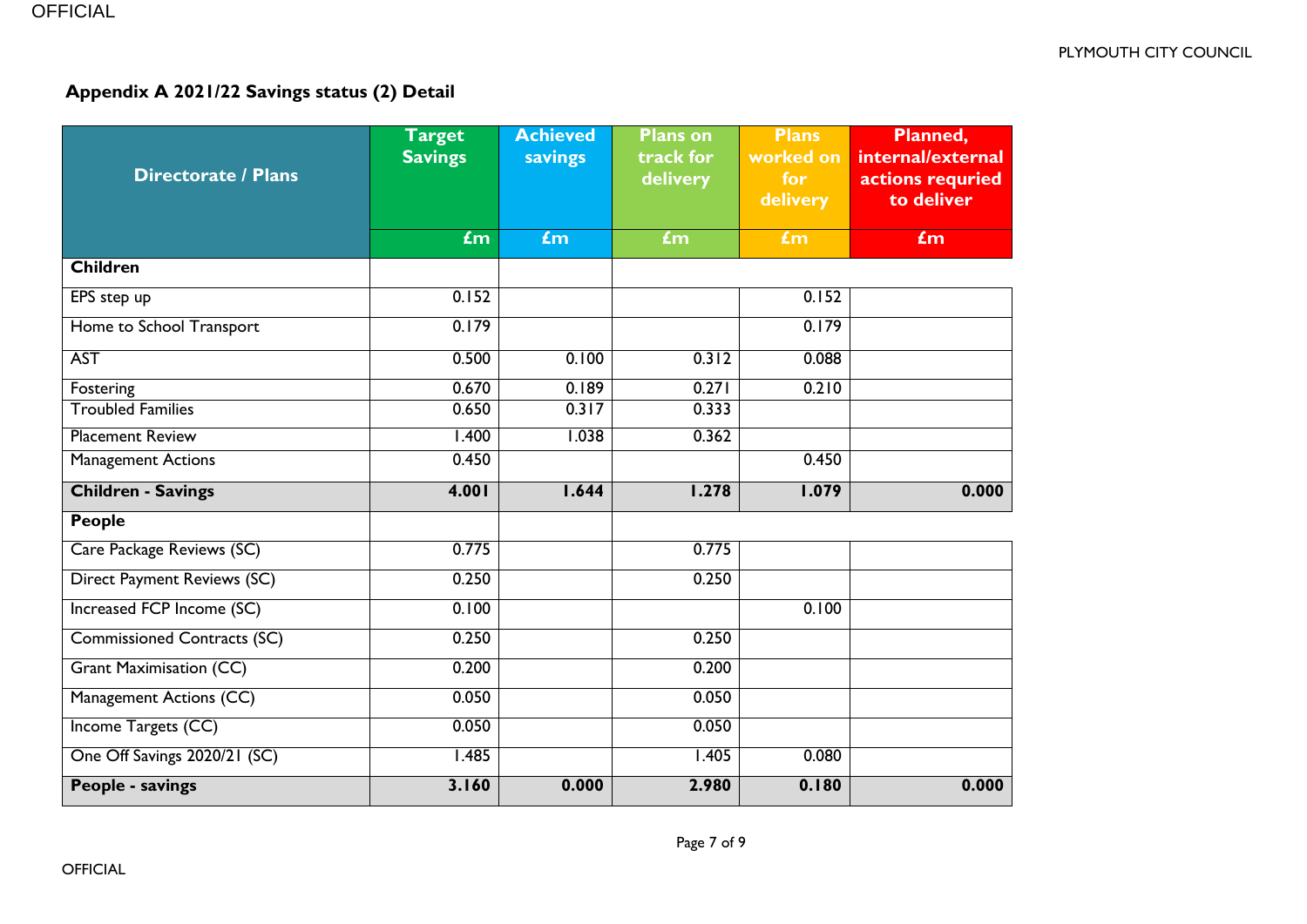| <b>ODPH</b>                                                              |        |       |       |       |       |
|--------------------------------------------------------------------------|--------|-------|-------|-------|-------|
| <b>Additional Income</b>                                                 | 0.008  |       | 0.008 |       |       |
| Additional Income #2                                                     | 0.020  |       | 0.020 |       |       |
| <b>ODPH</b> - savings                                                    | 0.028  | 0.000 | 0.028 | 0.000 | 0.000 |
| <b>Customer, Corporate Services and</b><br><b>Executive Office</b>       |        |       |       |       |       |
| Efficiency                                                               | 0.949  |       |       |       | 0.949 |
| <b>FM</b> review                                                         | 0.550  |       |       |       | 0.550 |
| <b>Business support</b>                                                  | 1.200  |       | 0.434 |       | 0.766 |
| $\overline{ICT}$                                                         | 1.000  |       | 1.000 |       |       |
| <b>CEX</b> ; Legal services                                              | 0.100  |       | 0.100 |       |       |
| Coroner                                                                  | 0.040  |       |       | 0.040 |       |
| Training                                                                 | 0.153  |       | 0.153 |       |       |
| Capitalise Capital Team                                                  | 0.050  |       | 0.050 |       |       |
| <b>Internal Audit</b>                                                    | 0.016  |       | 0.016 |       |       |
| Departmental                                                             | 0.513  |       | 0.513 |       |       |
| <b>Customer &amp; Corporate Services</b><br>and Executive Office savings | 4.571  | 0.000 | 2.266 | 0.040 | 2.265 |
| <b>Place</b>                                                             |        |       |       |       |       |
| <b>Regeneration Property Fund</b>                                        | 0.500  |       |       |       | 0.500 |
| <b>Concessionary Fares</b>                                               | 0.080  | 0.080 |       |       |       |
| Weston Mill, bulky & trade waste income                                  | 0.208  |       |       | 0.208 |       |
| <b>Resident Parking</b>                                                  | 0.060  |       | 0.060 |       |       |
| On/Off parking                                                           | 0.065  |       |       | 0.065 |       |
| Fees and charges including Mt. Edgcumbe                                  | 0.122  |       | 0.045 | 0.077 |       |
| <b>Place savings</b>                                                     | 1.035  | 0.080 | 0.105 | 0.350 | 0.500 |
| Corporate                                                                |        |       |       |       |       |
| Schools PFI - adjustments                                                | 1.015  | 1.015 |       |       |       |
| Income target not allocated                                              | 0.035  |       |       |       | 0.035 |
| <b>Corporate savings</b>                                                 | 1.050  | 1.015 | 0.000 | 0.000 | 0.035 |
| <b>Overall Total savings</b>                                             | 13.845 | 2.739 | 6.657 | 1.649 | 2.800 |